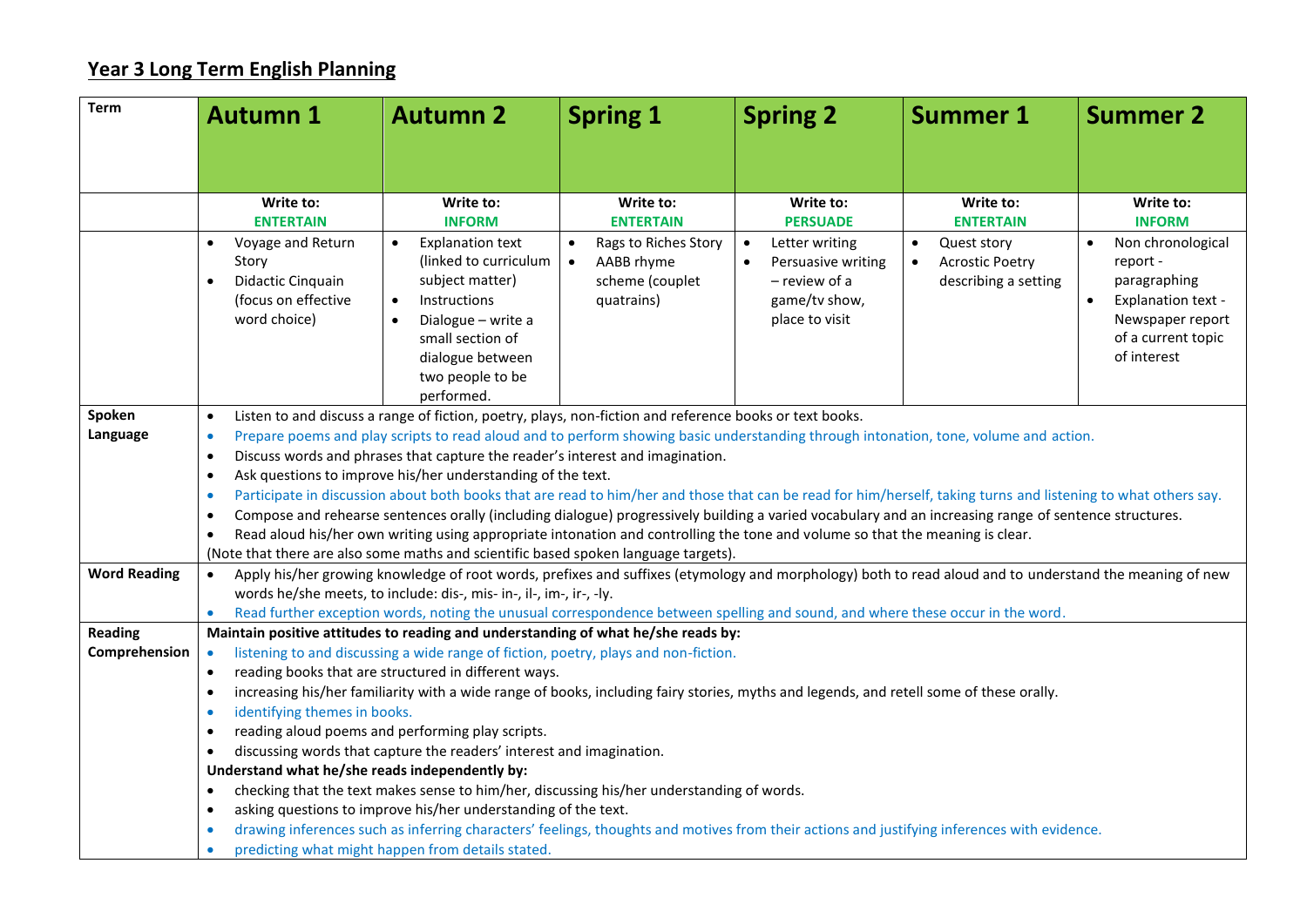|                                                                           | identifying main ideas drawn from within one paragraph and summarise these.<br>$\bullet$<br>identifying how language, structure and presentation contribute to meaning to include paragraphs, headings, sub-headings, inverted commas to punctuate<br>$\bullet$<br>speech.<br>Retrieve and record information from non-fiction.<br>$\bullet$<br>Participate in reasoned discussion about books, poems and other material that are read to him/her and those that can be read for him/herself, taking turns<br>$\bullet$ |                                                                                                                                                                                                                                                                  |                                                                                                                                                                                             |                                                                                                                                          |                                                                                                             |                                                                                                                                                |  |
|---------------------------------------------------------------------------|-------------------------------------------------------------------------------------------------------------------------------------------------------------------------------------------------------------------------------------------------------------------------------------------------------------------------------------------------------------------------------------------------------------------------------------------------------------------------------------------------------------------------|------------------------------------------------------------------------------------------------------------------------------------------------------------------------------------------------------------------------------------------------------------------|---------------------------------------------------------------------------------------------------------------------------------------------------------------------------------------------|------------------------------------------------------------------------------------------------------------------------------------------|-------------------------------------------------------------------------------------------------------------|------------------------------------------------------------------------------------------------------------------------------------------------|--|
| <b>Generic Writing</b><br><b>Statements</b><br>(continuous<br>objectives) | $\bullet$<br>$\bullet$<br>$\bullet$<br>Paragraphing<br>$\bullet$<br>$\bullet$<br>Read own writing aloud<br>$\bullet$                                                                                                                                                                                                                                                                                                                                                                                                    | and listening to what others say.<br>Plan writing (by discussing and recording ideas, based on the structure and vocab of similar texts)<br>Draft and write by composing sentences orally<br>Build a varied and rich vocabulary<br>Proof read, evaluate and edit |                                                                                                                                                                                             |                                                                                                                                          |                                                                                                             |                                                                                                                                                |  |
| Composition<br>Work                                                       | Write a speech for<br>$\bullet$<br>performance<br>Write narratives,<br>$\bullet$<br>creating settings,<br>characters and plot<br>Write a didactic<br>$\bullet$<br>cinquain                                                                                                                                                                                                                                                                                                                                              | Draft and write non-<br>$\bullet$<br>narratives<br>Use headings and<br>$\bullet$<br>subheadings                                                                                                                                                                  | Write narratives,<br>$\bullet$<br>creating settings,<br>characters and plot<br>AABB rhyme<br>$\bullet$<br>scheme (couplet<br>quatrains)                                                     | Draft and write<br>$non-narratives -$<br>showing awareness<br>of audience.<br><b>Use</b><br>$\bullet$<br>emotive/persuasiv<br>e language | <b>Embedding earlier</b><br>objectives<br>Acrostic poetry                                                   | Embedding earlier<br>$\bullet$<br>objectives.                                                                                                  |  |
| <b>Sentence Work</b>                                                      | Use coordinating and<br>$\bullet$<br>subordinating<br>conjunctions<br>Write dictated, simple<br>$\bullet$<br>sentences from<br>memory<br>Use the cinquain<br>$\bullet$<br>structure                                                                                                                                                                                                                                                                                                                                     | Use a or an<br>$\bullet$<br>appropriately.<br>Use coordinating<br>$\bullet$<br>and subordinating<br>conjunctions.<br>Begin to use<br>$\bullet$<br>inverted commas<br>$\bullet$                                                                                   | Use present perfect<br>$\bullet$<br>verb form<br>Develop use of<br>$\bullet$<br>inverted commas<br>and other speech<br>punctuation.<br>Use AABB structure<br>$\bullet$<br>in poetry writing | Use imperative verbs<br>to convey urgency                                                                                                | <b>Expanded Noun</b><br>phrases                                                                             | Paragraphing for<br>$\bullet$<br>organisation in the<br>NC report<br>Consolidate the four<br>$\bullet$<br>main punctuation<br>areas $(. , ?!)$ |  |
| <b>Word Work</b>                                                          | Identify word families<br>$\bullet$                                                                                                                                                                                                                                                                                                                                                                                                                                                                                     | Form nouns using<br>$\bullet$<br>prefixes: un, dis,<br>mis,<br>Add suffixes ing, er,<br>$\bullet$<br>est                                                                                                                                                         | Form nouns using<br>prefixes: re, super.                                                                                                                                                    | Form nouns using<br>prefixes: anti, sub,<br>auto, inter                                                                                  | Use suffixes -ly, ed,<br>ing,                                                                               | Use suffixes sion,<br>$\bullet$<br>tion<br>Use prefixes in, il,<br>$\bullet$<br>im, ir                                                         |  |
| <b>Spelling</b>                                                           | Spell words that are<br>$\bullet$<br>often misspelt<br>Spell words<br>$\bullet$<br>containing the 'i'<br>sound spelt 'y'                                                                                                                                                                                                                                                                                                                                                                                                | Spell words<br>$\bullet$<br>containing the 'ay'<br>sound spelt 'ei',<br>'eigh' or 'ey'<br>Spell split digraphs<br>$\bullet$                                                                                                                                      | Use the first two or<br>$\bullet$<br>three letters of a<br>word to check its<br>spelling in a<br>dictionary                                                                                 | Spell homophones<br>$\bullet$                                                                                                            | Use the first two or<br>$\bullet$<br>three letters of a<br>word to check its<br>spelling in a<br>dictionary | Spell words with<br>endings sounding<br>like 'zhun'                                                                                            |  |